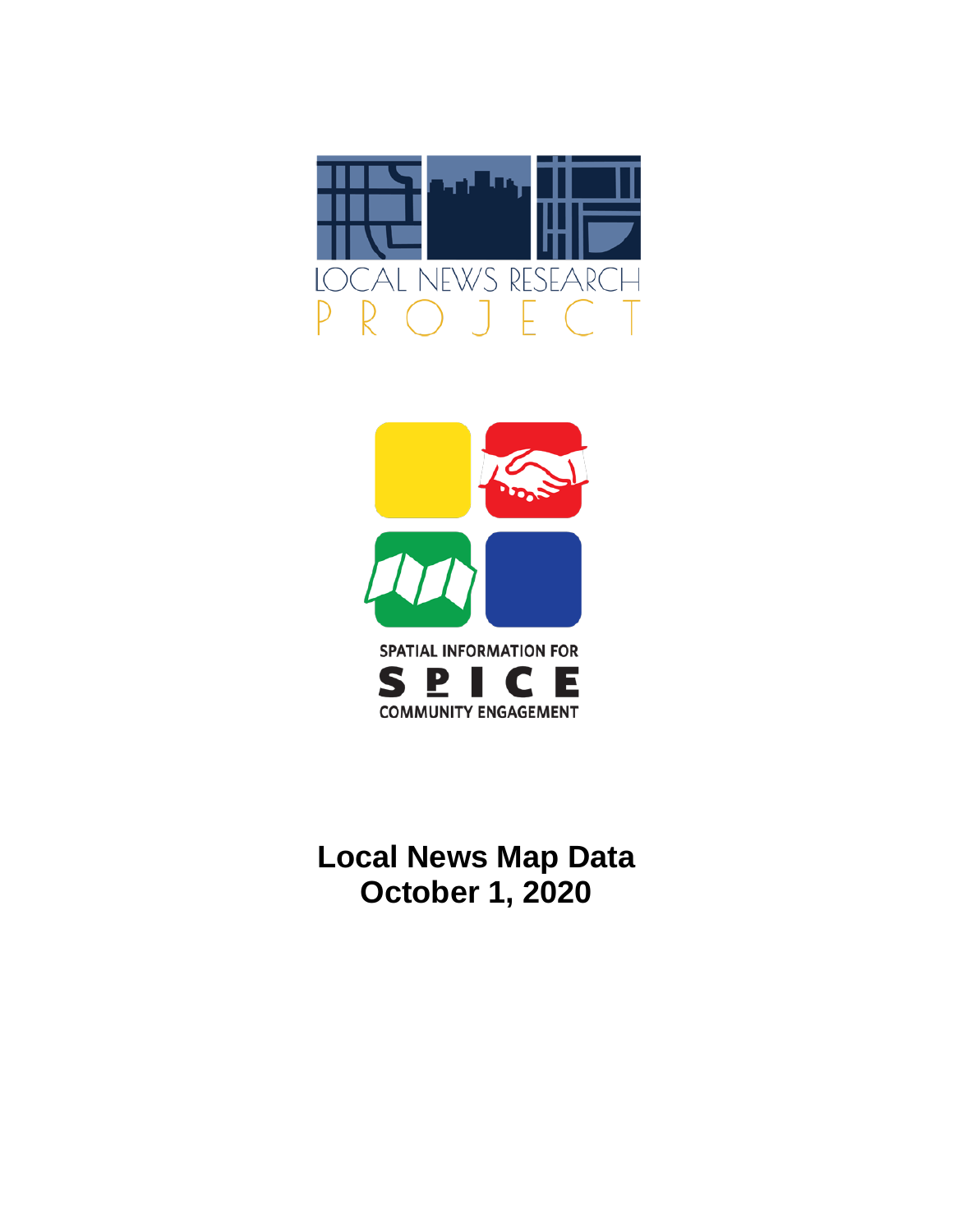### ABOUT THIS PROJECT

The Local News Map is a crowd-sourced resource that tracks what is happening to local newspapers, broadcast outlets and online news sites in communities across Canada. It displays data going back to 2008, which marked the beginning of a deep recession and a turning point for many previously profitable local news organizations. This report, which is produced every two months and archived [here,](http://localnewsresearchproject.ca/category/local-news-map-data) summarizes the latest data available on the map.

For the purposes of this project, a local news outlet is defined as a news organization that maintains independence from those it covers, demonstrates a commitment to accuracy/transparency, and is devoted primarily to reporting and publishing timely, originallyproduced news about local people, places, issues and events in a defined geographic area.

This project is the result of a collaboration between Professor [April Lindgren,](http://rsj.journalism.ryerson.ca/team/april-lindgren/) lead investigator for the [Local News Research Project](http://localnewsresearchproject.ca/) at Ryerson University's School of Journalism and Associate Professor [Jon Corbett,](http://joncorbett.com/JonCorbett/Home.html) who leads the University of British Columbia's [SpICE](http://spice.geolive.ca/)  [Lab](http://spice.geolive.ca/) (Spatial Information for Community Mapping). It was created with financial support from [Canadian Geospatial and Open Data Research Partnership;](http://geothink.ca/) Canadian Media Guild/CWA Canada; Canadian Journalists for Free Expression; a Mitacs Accelerate grant; Unifor; and Ryerson University. This project is also supported by the [Ken and Debbie Rubin Public Interest](http://kenrubin.ca/grants/)  [Advocacy Fund.](http://kenrubin.ca/grants/)

Credits/citations: The Local News Map is a joint project of the Local News Research Project at Ryerson University's School of Journalism and the University of British Columbia's SpICE Lab (Spatial Information for Community Mapping).

Lindgren, April and Corbett, Jon. *Local News Map Data.*  <http://localnewsresearchproject.ca/category/local-news-map-data>

Visit the map:<https://localnewsmap.geolive.ca/>

Contact us: [localnewspoverty@gmail.com](mailto:localnewspoverty@gmail.com)

# **Contents**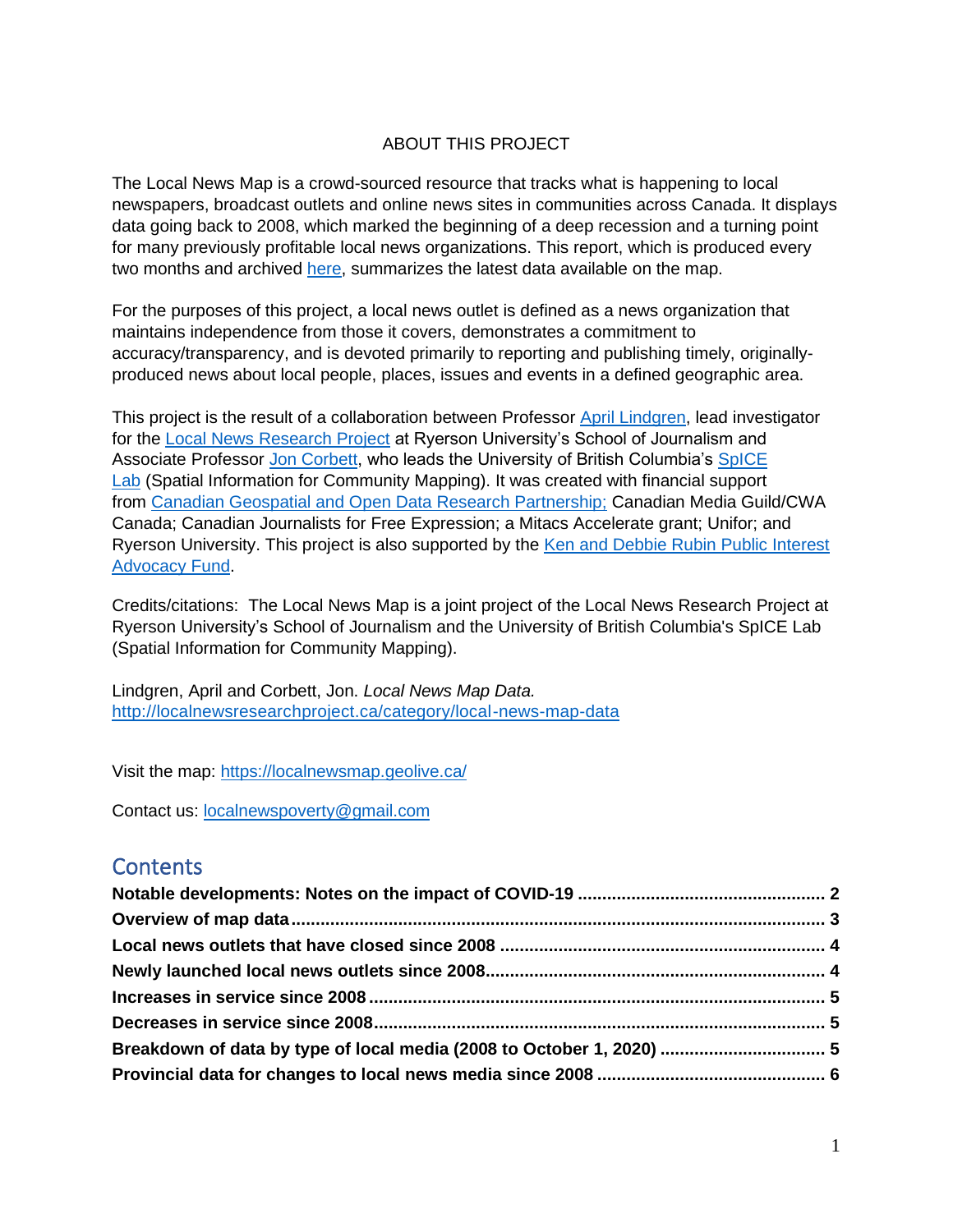# <span id="page-2-0"></span>Notable developments: Notes on the impact of COVID-19

<span id="page-2-1"></span>Since the World Health Organization declared a global pandemic on March 11, 2020:

- 26 news outlets have permanently closed including two private radio stations and 24 community newspapers that published fewer that five times per week
- 11 daily newspapers have cut one or more print editions
- three community newspapers have shifted completely online
- five new local news outlets have launched one community newspaper and four online news sites
- 12 community newspapers closed in Manitoba (Glacier Media closed four in September and Postmedia closed eight in May)



For additional information on the pandemic's impact on media in Canada, including changes that to date have been labelled temporary, visit the [COVID-19 Media Impact Map for Canada.](https://localnewsresearchproject.ca/covid-19-media-impact-map-for-canada/)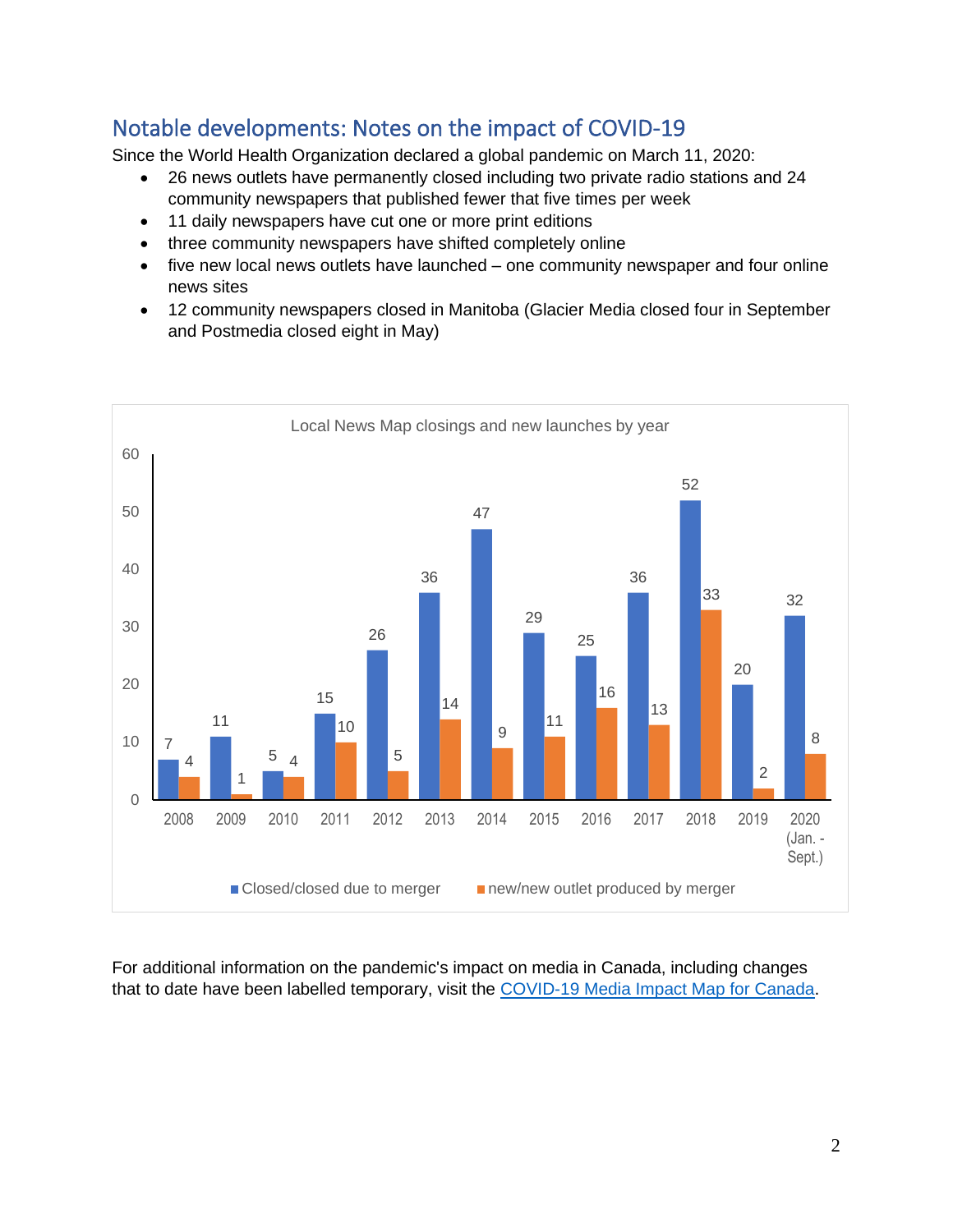## Overview of map data

The map displayed a total of 617 markers representing changes to local news outlets of all types between 2008 and October 1, 2020.

| Breakdown of all markers by<br>type of change that occurred: |     |  |  |  |
|--------------------------------------------------------------|-----|--|--|--|
| closed                                                       | 285 |  |  |  |
| closed due to<br>merger                                      | 56  |  |  |  |
| daily (free) becomes                                         | 1   |  |  |  |
| a community paper                                            |     |  |  |  |
| daily becomes a                                              | 11  |  |  |  |
| community paper                                              |     |  |  |  |
| decrease in service                                          | 88  |  |  |  |
| increase in service                                          | 23  |  |  |  |
| new                                                          | 111 |  |  |  |
| new outlet produced<br>by merger                             | 19  |  |  |  |
| shifted to online                                            |     |  |  |  |



Breakdown of all markers by type of media:

| community paper    | 339 |
|--------------------|-----|
| daily paper - free | 32  |
| daily paper - paid | 60  |
| online             | 89  |
| radio - private    | 25  |
| radio - public     | 11  |
| TV - private       | 33  |
| TV - public        | 28  |

Breakdown of all markers by ownership<sup>1</sup>: Independent owners $2$  132 Postmedia 74 Black Press 38 Transcontinental 36 Metroland 34 Sun Media 29 CBC/Radio-Canada 28 Torstar 26 Glacier Media 26 Saltwire Network 16 Quebecor 15 Bell Media 13 Rogers Media 13 Village Media 11 Other 126

<sup>1</sup>Only owners associated with more than 10 markers are listed except in the case of independent owners <sup>2</sup>Owners with fewer than 3 media properties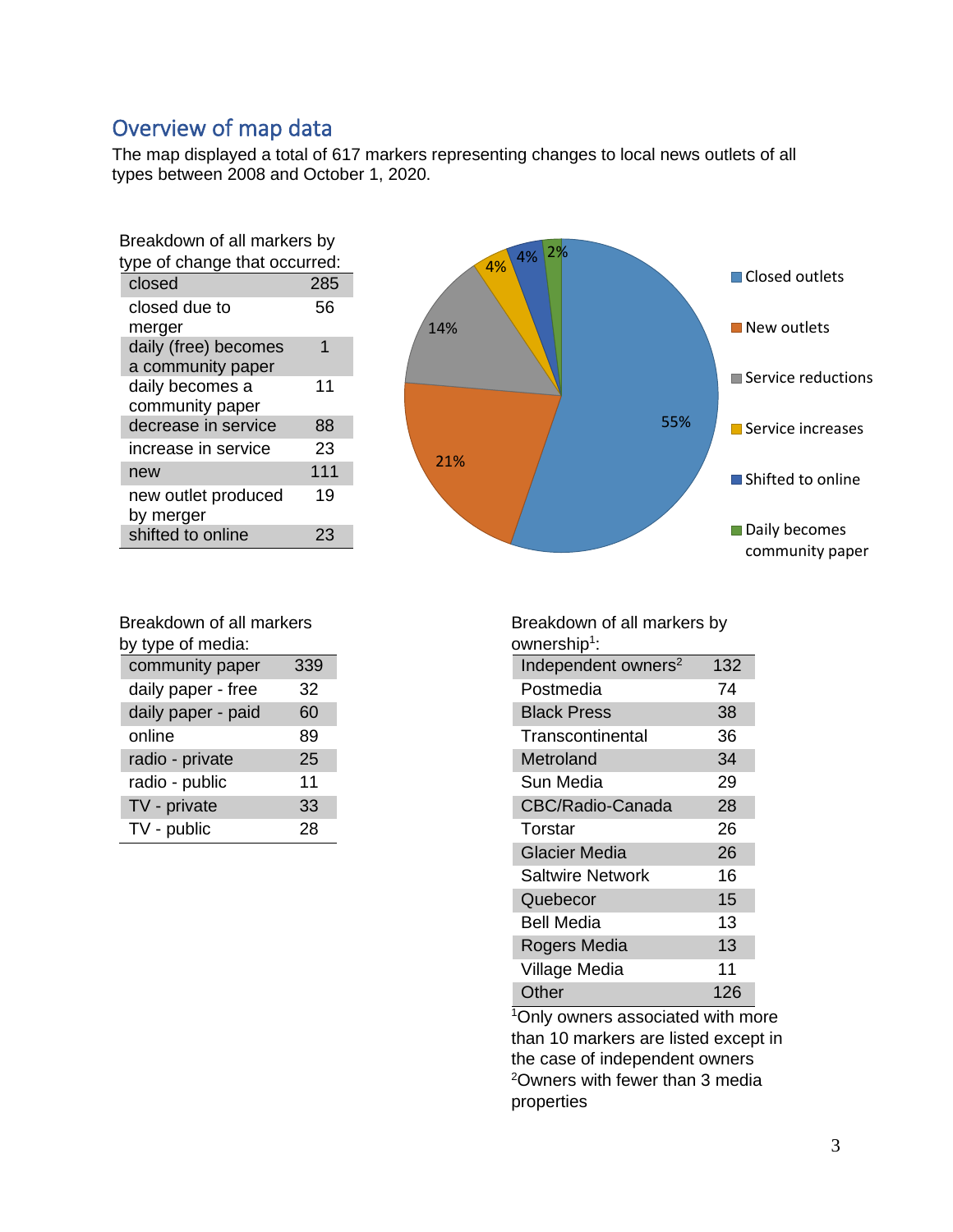# <span id="page-4-0"></span>Local news outlets that have closed since 2008

Total number of closings: 341 (285 direct closings + 56 closings due to mergers) Number of communities where a local news outlet has closed: 240

| Breakdown of closings by type |     |  |  |  |
|-------------------------------|-----|--|--|--|
| of media:                     |     |  |  |  |
| community paper               | 247 |  |  |  |
| daily paper - free            | 28  |  |  |  |
| daily paper - paid            | 13  |  |  |  |
| online                        | 19  |  |  |  |
| radio - private               | 17  |  |  |  |
| radio - public                | 6   |  |  |  |
| $TV$ – private                | 11  |  |  |  |
| $TV$ – public                 |     |  |  |  |

| Breakdown of closings by ownership <sup>1</sup> : |    |
|---------------------------------------------------|----|
| Independent owners <sup>2</sup>                   | 52 |
| Postmedia                                         | 48 |
| Transcontinental                                  | 32 |
| <b>Black Press</b>                                | 28 |
| Sun Media                                         | 25 |
| Torstar                                           | 23 |
| <b>Glacier Media</b>                              | 21 |
| Metroland                                         | 20 |
| Other                                             | 92 |

<sup>1</sup>Only owners associated with more than 10 markers are listed except in the case of independent owners

<sup>2</sup>Owners with fewer than 3 media properties

## <span id="page-4-1"></span>Newly launched local news outlets since 2008

Total number of markers representing new outlets: 130 (111 new outlets + 19 new outlets produced by mergers)

Number of communities where a new local news outlet has been launched: 95

| Breakdown of new outlets by |    |  |  |  |
|-----------------------------|----|--|--|--|
| media type:                 |    |  |  |  |
| community paper             | 48 |  |  |  |
| daily paper - free          | 1  |  |  |  |
| online                      | 63 |  |  |  |
| radio – private             | 7  |  |  |  |
| radio - public              | 3  |  |  |  |
| $TV$ – private              | 3  |  |  |  |
| $TV$ – public               | 5  |  |  |  |

| Breakdown of new outlets by ownership <sup>1</sup> : |                |  |
|------------------------------------------------------|----------------|--|
| Independent owners <sup>2</sup>                      | 64             |  |
| Village Media                                        | 10             |  |
| Metroland                                            | 7              |  |
| Rogers Media                                         | 6              |  |
| <b>Black Press</b>                                   | 4              |  |
| TVO                                                  | 4              |  |
| <b>Your Community Voice</b>                          | 4              |  |
| CBC/Radio-Canada                                     | 4              |  |
| <b>Glacier Media</b>                                 | 3              |  |
| <b>Saltwire Network</b>                              | 3              |  |
| The Jim Pattison                                     | $\overline{2}$ |  |
| <b>Broadcast Group</b>                               |                |  |
| Transcontinental                                     | 2              |  |
| <b>First Peoples Radio</b>                           | $\overline{2}$ |  |
| Lexis Media                                          | 2              |  |
| Other                                                | 13             |  |

<sup>1</sup> Only owners associated with more than 1 marker are listed except in the case of independent owners

2Owners with fewer than 3 media properties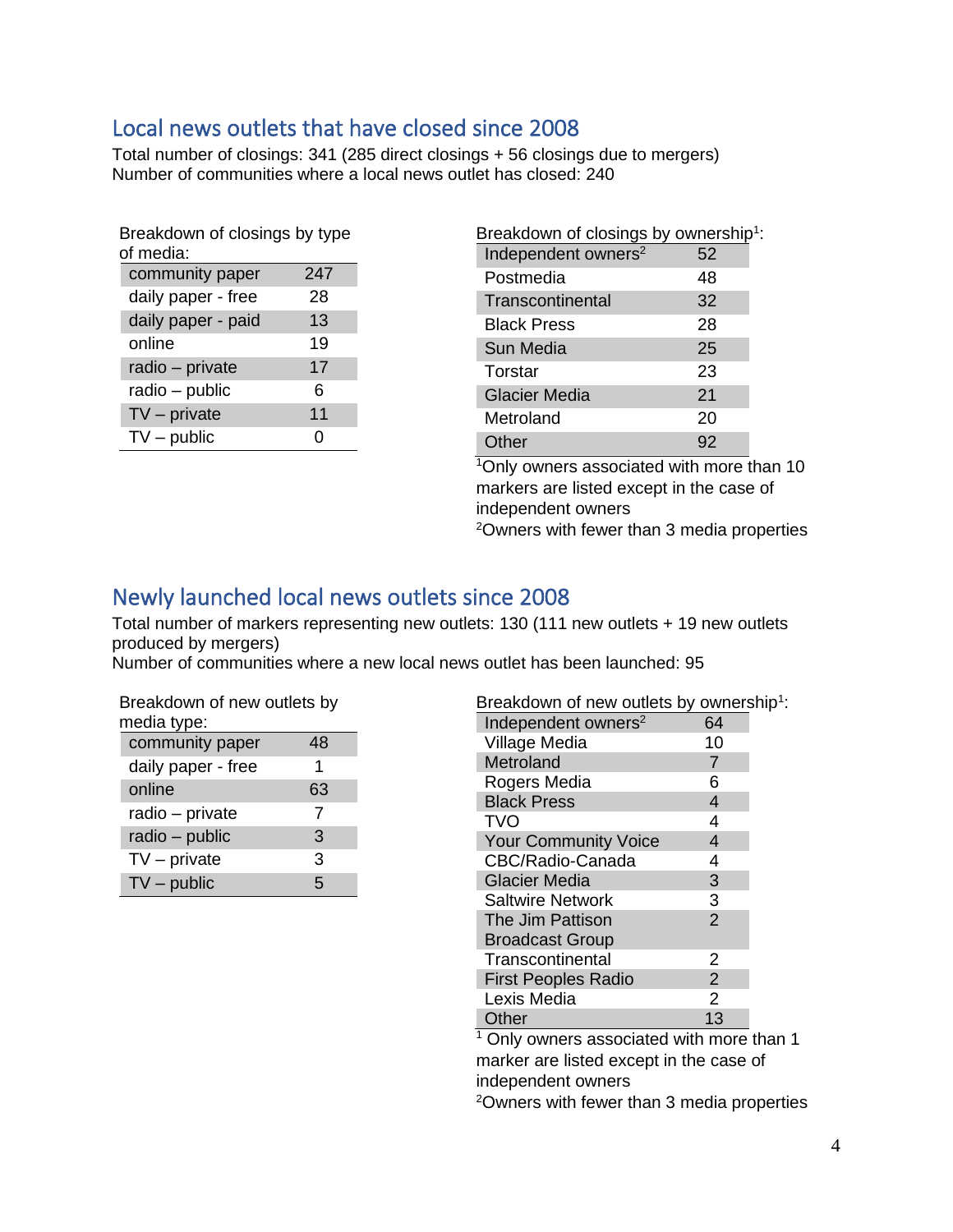# <span id="page-5-0"></span>Increases in service since 2008

Total number of service increases: 23 Number of affected communities: 20

Breakdown of service increases by type of media:

| community paper    | 3 |
|--------------------|---|
| daily paper - free | 0 |
| daily paper - paid | 2 |
| online             | 7 |
| radio - private    | 0 |
| radio - public     | 1 |
| TV - private       | g |
| TV - public        |   |

Note: Examples of service increases include longer local newscasts, the launch of a new local news program, increased frequency of publication for newspapers

# <span id="page-5-1"></span>Decreases in service since 2008

Total number of service reductions: 88 Number of affected communities: 54

| Breakdown of service reductions |    |  |  |  |  |
|---------------------------------|----|--|--|--|--|
| by type of media:               |    |  |  |  |  |
| community paper                 | 21 |  |  |  |  |
| daily paper - free              | 1  |  |  |  |  |
| daily paper - paid              | 32 |  |  |  |  |
| online                          | 0  |  |  |  |  |
| radio - private                 | 1  |  |  |  |  |
| radio - public                  | 1  |  |  |  |  |
| TV - private                    | 10 |  |  |  |  |
| TV - public                     | 22 |  |  |  |  |

Note: Examples of service decreases include shorter newscasts or fewer print editions per week for newspapers

# <span id="page-5-2"></span>Breakdown of data by type of local media (2008 to October 1, 2020)

### **NEWSPAPERS**

• Total number of markers representing changes at newspapers: 431

*Closings*

- Total number of newspapers that have closed: 288 (232 direct closings + 56 closings due to mergers)
- Number of communities where newspapers have closed: 221

*Launches*

- Total number of markers representing newly launched newspapers: 49 (30 new outlets + 19 new outlets produced by mergers)
- Number of communities where new newspapers have launched: 45

*Community newspaper markers on the map (published fewer than five times per week)* 

- Total number of community newspaper markers: 339
- Total number of community newspapers that have closed: 247 (194 direct closings + 53) closings due to mergers)
- Number of communities affected by the closing of a community paper: 200
- Total number of new community newspapers: 48 (29 new outlets + 19 new outlets produced by mergers)
- Number of communities where a new community paper has launched: 44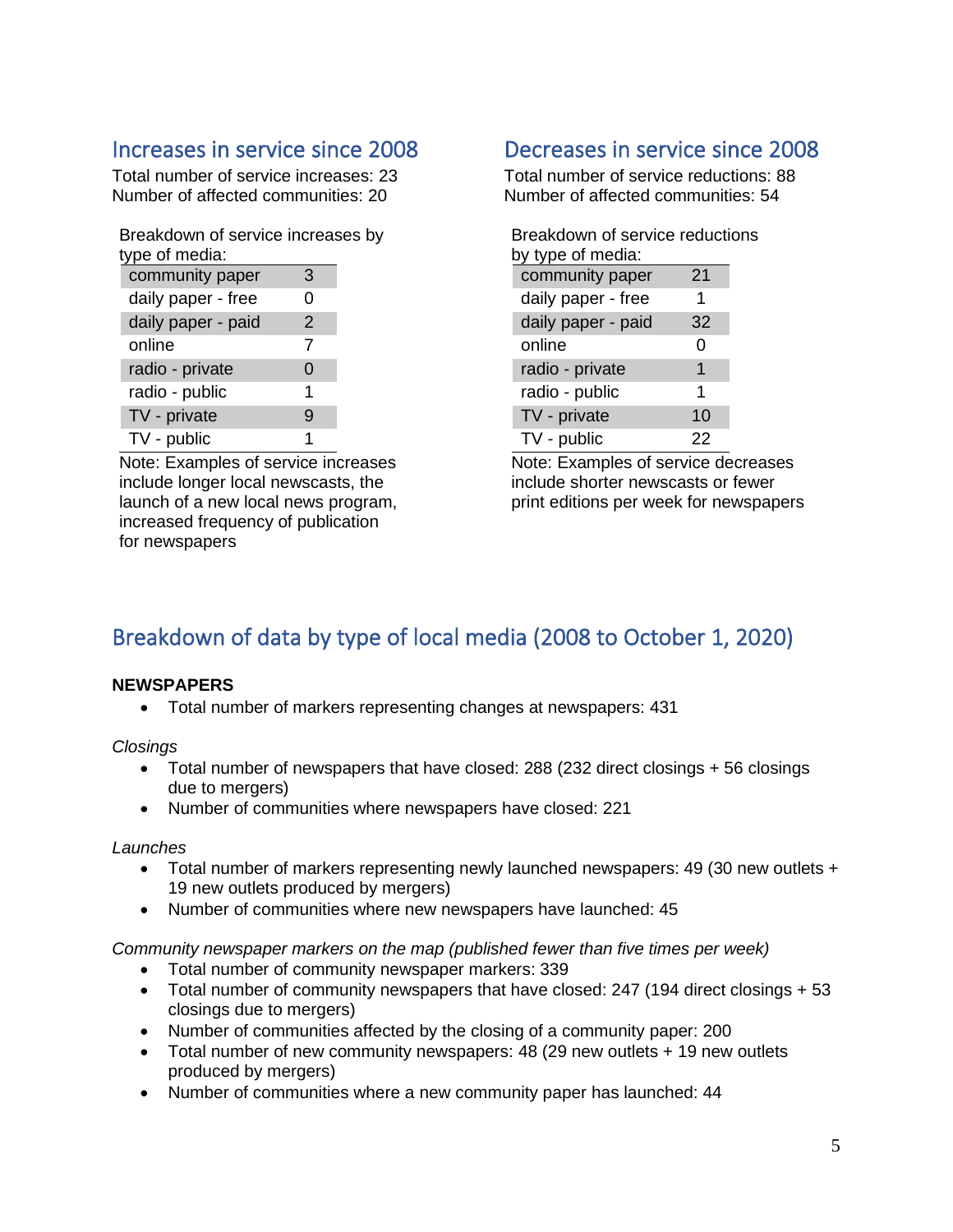### **DIGITAL NEWS SITES**

- Total number of markers representing changes at online news sites: 89
- Total number of newly launched online news sites: 63
- Total number of closed online news sites: 19
- Total number of online news sites service increases: 7

### **RADIO**

- Total number of markers representing changes at radio stations: 36
- Total number of new radio stations: 10
- Total number of closed radio programs: 23
- Total number of radio station service reductions: 2
- Total number of radio station service increases: 1

### **TELEVISION**

- Total number of markers representing changes to television stations: 61
- Total number of new TV stations: 8
- Total number of closed TV stations: 11
- Total number of TV station service reductions: 32
- Total number of TV station service increases: 10

### <span id="page-6-0"></span>Provincial data for changes to local news media since 2008

| <b>Province</b>              | <b>Number of</b><br>closings/<br>closings<br>due to<br>mergers | Number of<br>new/new<br>outlets due<br>to merger | <b>Number of</b><br>service<br>reductions | <b>Number of</b><br>service<br><i>increases</i> | Total # of<br>markers |
|------------------------------|----------------------------------------------------------------|--------------------------------------------------|-------------------------------------------|-------------------------------------------------|-----------------------|
| Alberta                      | 41                                                             | 15                                               | 13                                        |                                                 | 70                    |
| <b>British Columbia</b>      | 63                                                             | 26                                               | 13                                        | 2                                               | 104                   |
| Manitoba                     | 18                                                             | 3                                                | 5                                         |                                                 | 27                    |
| <b>New Brunswick</b>         | 5                                                              | $\overline{4}$                                   |                                           |                                                 | 11                    |
| Newfoundland and<br>Labrador | 12                                                             | $\overline{2}$                                   | 4                                         | 0                                               | 18                    |
| <b>Northwest Territories</b> | $\overline{2}$                                                 |                                                  |                                           |                                                 | 5                     |
| Nova Scotia                  | 16                                                             | 8                                                | 5                                         | $\overline{2}$                                  | 31                    |
| Nunavut                      | $\overline{0}$                                                 | $\overline{0}$                                   | $\Omega$                                  | $\Omega$                                        | $\Omega$              |
| Ontario                      | 120                                                            | 59                                               | 48                                        | 9                                               | 236                   |
| <b>Prince Edward Island</b>  | $\overline{0}$                                                 | $\overline{0}$                                   |                                           | $\overline{0}$                                  | 1                     |
| Quebec                       | 50                                                             | 9                                                | 26                                        | $\overline{2}$                                  | 87                    |
| Saskatchewan                 | 14                                                             | 3                                                | $\overline{4}$                            | $\overline{4}$                                  | 25                    |
| Yukon                        | 0                                                              | 0                                                | 2                                         | ∩                                               | $\overline{2}$        |
| Canada (total)               | 341                                                            | 130                                              | 123                                       | 23                                              | 617                   |

### Breakdown of changes to local news outlets by province